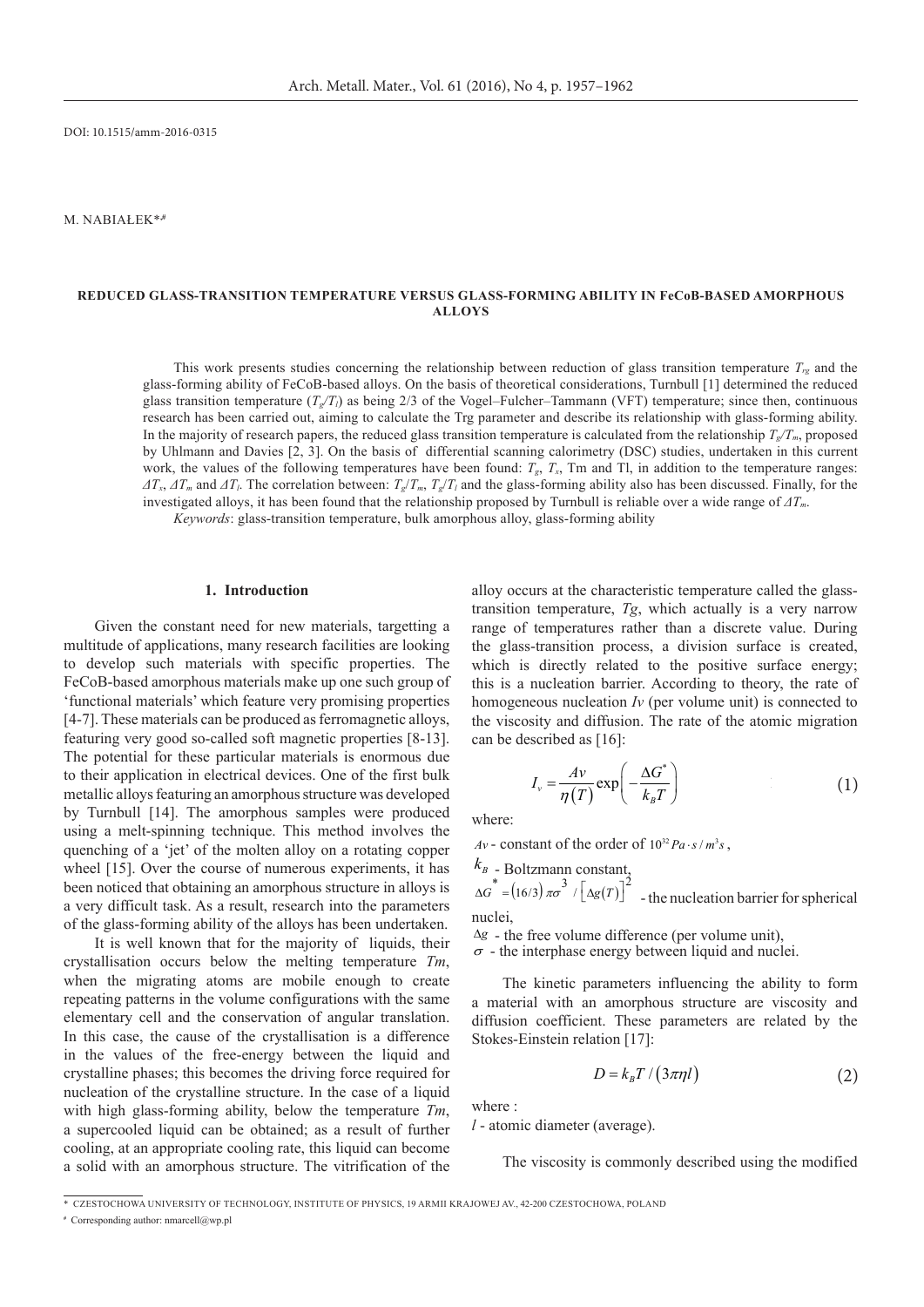Vogel – Fulcher – Tammann relationship (VFT) [18]:

$$
\eta(T) = \eta_0 \exp \frac{D^* T_0}{T - T_0} \tag{1}
$$

where:

 $D^*$  - sensitivity parameter  $(1 \le D^* \le 100)$ ,

*T*0 - Vogel-Fulcher-Tammann temperature (VFT),

 $\eta_0$  - constant – in inverse proportion to the molar volume of the liquid.

The VFT temperature corresponds to the value of temperature at which the value of the viscosity of the liquid increases to infinity. The *D\** parameter is the degree of disagreement of the liquid viscosity with the Arrhenius law. For pure metals, the value of  $D^*$  is close to 1, but for  $SiO_2$ , it is equal to 100. For  $D^* = 100$ , the viscosity of Si0<sub>2</sub> fulfils the Arrhenius temperature relationship.

Taking the aforementioned details into account, it could be stated that the liquid temperature, VTF temperature, and sensitivity parameter are deciding factors in the nucleation process. Using generalised descriptions: Tr=T/Tl, Tr0=T0/T

and  $A = 16\pi\sigma^3 / (3k_B\alpha^2T_i^3\Delta s_f^2)$ , the rate of nucleation could be described using the following relationship [18]:

$$
I_{\nu} = \frac{A_{\nu}}{\eta_0} \exp\left(-\frac{D^* T_{r0}}{T_r - T_{r0}}\right) \exp\left(-\frac{A}{T_r (1 - T_r)^2}\right) \tag{4}
$$

: the value of the first exponential term is rapidly decreasing while Over the range of  $Tr0 < Tr < 1$ , with an increase in supercooling, the value of the second exponential term is rapidly increasing. Therefore, the maximum rate of nucleation is increased at the median value of supercooling. The higher the value of the VFT temperature, the higher the value of the dumping of the nucleation rate. At a lower liquid temperature, due to the increased value of the A parameter, the second exponential term increases gently with supercooling. This dependency was noticed by Turnbull in the 1960s. At this time, it was assumed that the VFT temperature is equal to *Trg* and Turnbull replaced the reduced VFT temperature by the reduced glass transition temperature. The most important thing which was found it is that the homegeneous nucleation is suppressed for *Trg≥2/3*. As was shown in [19], and in many other research publications, in order to calculate the value of *Trg*, the values of *Tm* and *Tl*, and even *Tg* and *Tx* are being used interchangeably. Therefore this issue is a subject of this work. In general, as indicated by the abovementioned discussion, the correct notation of *Trg* should be related to the ratio *Tl/Tg*.

In this work, the comparison of technical parameters of the FeCoB- based alloys is presented.

## **2. Experiment**

All of the investigated samples were produced using a process of rapid solidification. For the purpose of this work, data were used for samples which were made using the same production method. The analysed samples were produced in the form of bulk plates of approximate thickness 0.5 mm, using the suction-casting method. The molten alloy was rapidly quenched in a copper-die, under a protective atmosphere of neutral gas (Ar). Following this production process, the structure of the alloys was investigated using a Bruker Advance D8 X-ray diffractometer (featuring a CuKα source).

Measurement of the heat flow, as a function of temperature, was performed using differential scanning calorimetery (DSC). The samples were heated from room temperature to the liquid temperature *Tl* at a constant rate of 10K/min. The DSC measurements were performed under the Ar atmosphere.

### **3. Results and discussion**

The X-ray diffraction patterns for the analysed samples are presented in Fig. 1.



Fig. 1. X-ray diffraction patterns for the investigated samples:  $Fe_{61}Co1_0Zr2_{+x}Hf_{3-x}W_2Y_2B_{20}$ , where: a)  $x = 1$ , b)  $x = 2$ , c)  $x = 3$ ; and  $Fe_{61}Co10Zr_{2,5}Hf_{2,5}Me_{2}W_{2}B_{20}$  (Me = Ti, Nb, Ni, Mo, W) [16] with addition of: d)  $Nb$ , e)  $W$ , f)  $Ti$ , g)  $Mo$ , h)  $Ni$ 

All of the X-ray diffraction patterns, presented in Fig. 1, are typical for amorphous materials. Each pattern features one wide maximum, called an amorphous halo.

The DSC curves (for the temperature range from 750 to 1050K) are presented in Fig. 2 for the investigated samples of: Fe<sub>61</sub>Co<sub>10</sub>Zr<sub>2+x</sub>Hf<sub>3-x</sub>W<sub>2</sub>Y<sub>2</sub>B<sub>20</sub>, (where: x=1, 2 or 3) and  $Fe_{61}Co_{10}Zr_{2.5}Hf_{2.5}Me_2W_2B_{20}$  (Me = Ti, Nb, Ni, Mo, Y, W) [20]. Analysis of the DSC curves allowed the determination of the thermal parameters; i.e. the: glass transition temperature *Tg*, crystallisation onset temperature *Tx*, melting temperature *Tm*, and liquid state temperature  $Tl$  [21÷25]. Using these values, the temperature range of the supercooled liquid  $\Delta Tx = Tx - Tg$ was determined  $[22, 24\div 28]$ , in addition to the glass transition temperature  $Trg = Tg/Tm$  [22, 29], and:  $Trg = Tg/Tl$ ,  $\Delta Tm -$  the temperature range calculated from the difference (= *Tl* −*Tm)*  [18, 25], and the supercooled temperature  $\Delta T l = Tl - Tx$  [19, 26]. The other determined parameters were the: modified glassforming ability parameter (GFA) γ*m (= (2Tx −Tg)/Tl)* [22, 24],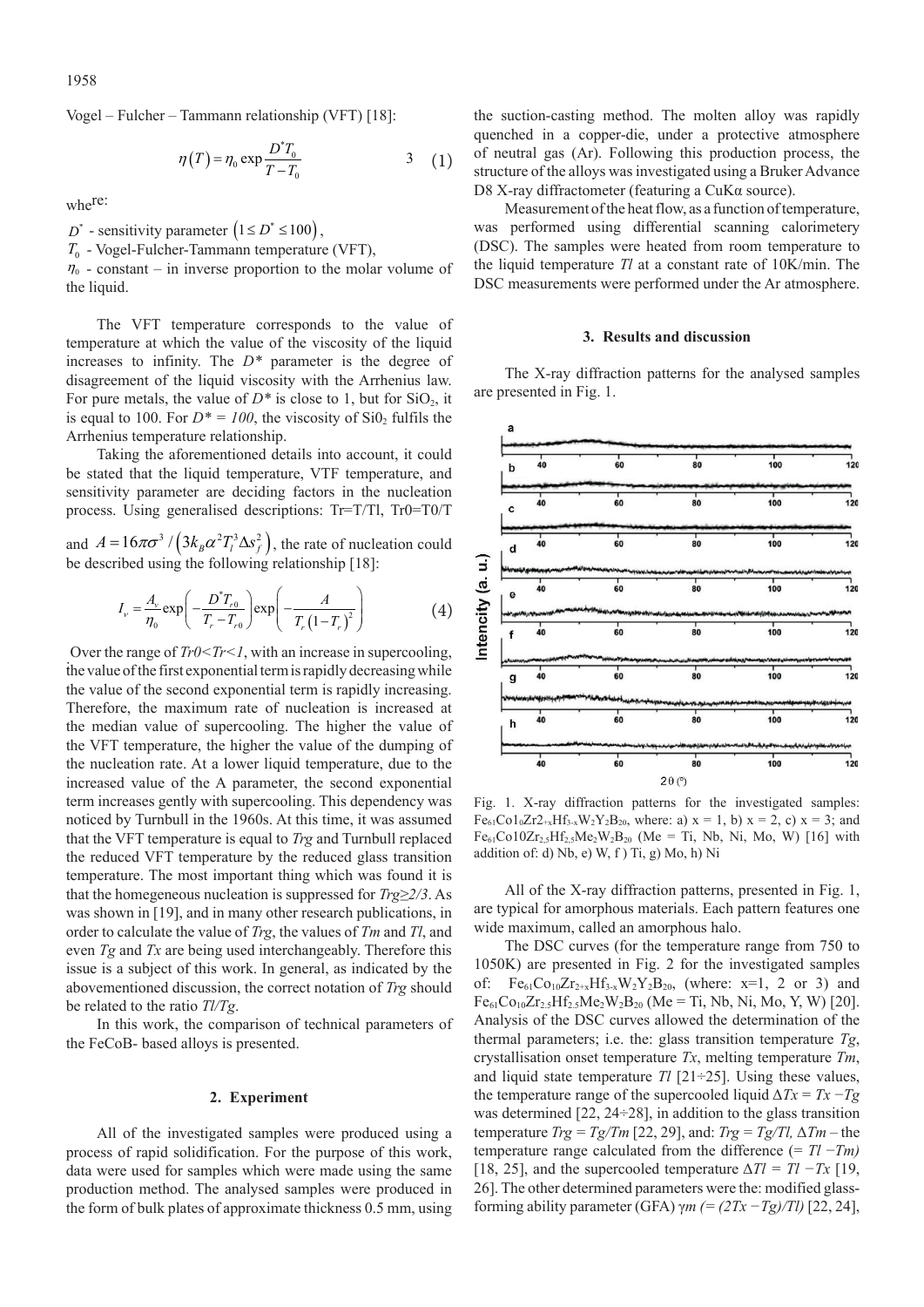parameter γ (=  $Tx/(Tg+Tl)$ ) [22, 29], and parameter δ (=  $Tx/(Tl)$ *– Tg))* [22]. All determined temperatures, temperature ranges and parameters describing glass-forming ability are presented in Tables 1, 2 and 3.



Fig. 2. DSC curves (over the temperature range from 750 to 1050K) for the samples of the investigated alloys:  $Fe_{61}Co_{10}Zr_{2+x}Hf_{3-x}W_2Y_2B_{20}$ , where: a)  $x = 1$ , b)  $x = 2$ , c)  $x = 3$ ; and  $Fe_{61}Co_{10}Zr_{2.5}Hf_{2.5}Me_{2}W_{2}B_{20}$ (Me = Ti, Nb, Ni, Mo, Y, W) [16] with addition of: d) – Nb, e) – W, f) – Ti, g) – Mo, h) – Ni

| TABLE 1                                                             |
|---------------------------------------------------------------------|
| Characteristic temperatures for the investigated alloys, determined |
| on the basis of the DSC curve analysis                              |

|                                                   |     | Tx  | Tm   | T1   |
|---------------------------------------------------|-----|-----|------|------|
| Composition of Alloy                              | (K) | (K) | (K)  | (K)  |
| $Fe_{61}Co_{10}Zr_3Hf_2W_2Y_2B_{20}$              | 837 | 888 | 1177 | 1503 |
| $Fe_{61}Co_{10}Zr_4Hf_1W_2Y_2B_{20}$              | 831 | 889 | 1122 | 1527 |
| $Fe_{61}Co_{10}Zr_5W_2Y_2B_{20}$                  | 819 | 889 | 1179 | 1468 |
| $Fe_{61}Co_{10}Zr_{2.5}Hf_{2.5}Nb_{2}W_{2}B_{20}$ | 788 | 885 | 1303 | 1450 |
| $Fe_{61}Co_{10}Zr_{2,5}Hf_{2,5}W_{4}B_{20}$       | 813 | 871 | 1367 | 1493 |
| $Fe_{61}Co_{10}Zr_{2,5}Hf_{2,5}Ti_2W_2B_{20}$     | 794 | 859 | 1331 | 1488 |
| $Fe_{61}Co_{10}Zr_{2.5}Hf_{2.5}Mo_{2}W_{2}B_{20}$ | 790 | 838 | 1312 | 1462 |
| $Fe_{61}Co_{10}Zr_2$ , $Hf_2$ , $Ni_2W_2B_{20}$   | 771 | 840 | 1316 | 1494 |

For all of the investigated alloys, it was possible to determine the glass-forming temperature *Tg*. For the  $Fe_{61}Co_{10}Zr_{2+x}Hf_{3-x}W_2Y_2B_{20}$  alloys (where: x = 1, 2 or 3), the value of *Tg* was found to increase with increasing Hf content in the alloy. In the case of the  $Fe_{61}Co_{10}Zr_{2.5}Hf_{2.5}Me_{2}W_{2}B_{20}$ alloys, a decrease in the value of Tg was observed after the introduction of one of the following elements to the alloy: Ti, Nb, Ni, Mo or W. For samples from the first group,  $Fe_{61}Co_{10}Zr_{2+x}Hf_{3-x}W_2Y_2B_{20}$  (where:  $x = 1, 2$  or 3), a complex crystallisation process consisting of two exothermic minima was observed. For the remaining alloys, the crystallisation process occurred in a single-stage. The difference between the crystallisation onset temperature *Tx* and the glass-transition temperature *Tg* determines the temperature range  $\Delta Tx$  of the supercooled liquid. For all but one of the investigated alloys, Δ*Tx* was found to be equal to 50 K; for the other alloy Δ*Tx* was found to be 48 K. Such a high value of the Δ*Tx* range indicates a high value of glassforming ability for these bulk amorphous alloys in the form of plates of approximate thickness *0.5 mm*. Towards the higher temperatures, an endothermic feature (related to the onset of the melting process) was observed for all of the investigated alloys; this feature was denoted as *Tm*. All of the studied alloys exhibited a wide range of Δ*Tm*. Referring to Fig. 3, for the Fe61Co10Zr2+xHf3-xW2Y2B20 alloys (where  $x = 1, 2$  or 3), the melting process occurred over a much wider temperature range (from 289 Kto 405 K) than for the alloys of  $Fe_{61}Co_{10}Zr_{2,5}Hf_{2,5}Me_{2}W_{2}B_{20}$ , where Me = Ti, Nb, Ni, Mo, W (from 126 K to 178 K).



Fig. 3. Exemplar DCS curves, recorded for the  $Fe_{61}Co_{10}Zr_{2+x}Hf_{3-}$  $x \times y_2$ Y<sub>2</sub>B<sub>20</sub> alloys (where x = 1, 2 or 3) in the as-quenched state for samples in the form of plates of approximate thickness  $0.5$  mm ( $x = 1$ ) (a),  $x = 2$  (b) and  $x = 3$  (c))

Referring again to Fig. 3, all of the curves feature at least two exothermic minima within the range from *Tm* to *Tl*; this suggests that the alloys are outside the eutectic range.

According to data in [30], a large Δ*Tm* range should suggest a low glass-forming ability, which is not true in the case of the investigated alloys. Taking into account the large difference between temperatures *Tm* and *Tl*, large differences should be expected between the determined *Trg* parameter, based on the equations: *Trg = Tx/Tm* and *Tx/Tl* (Table 2).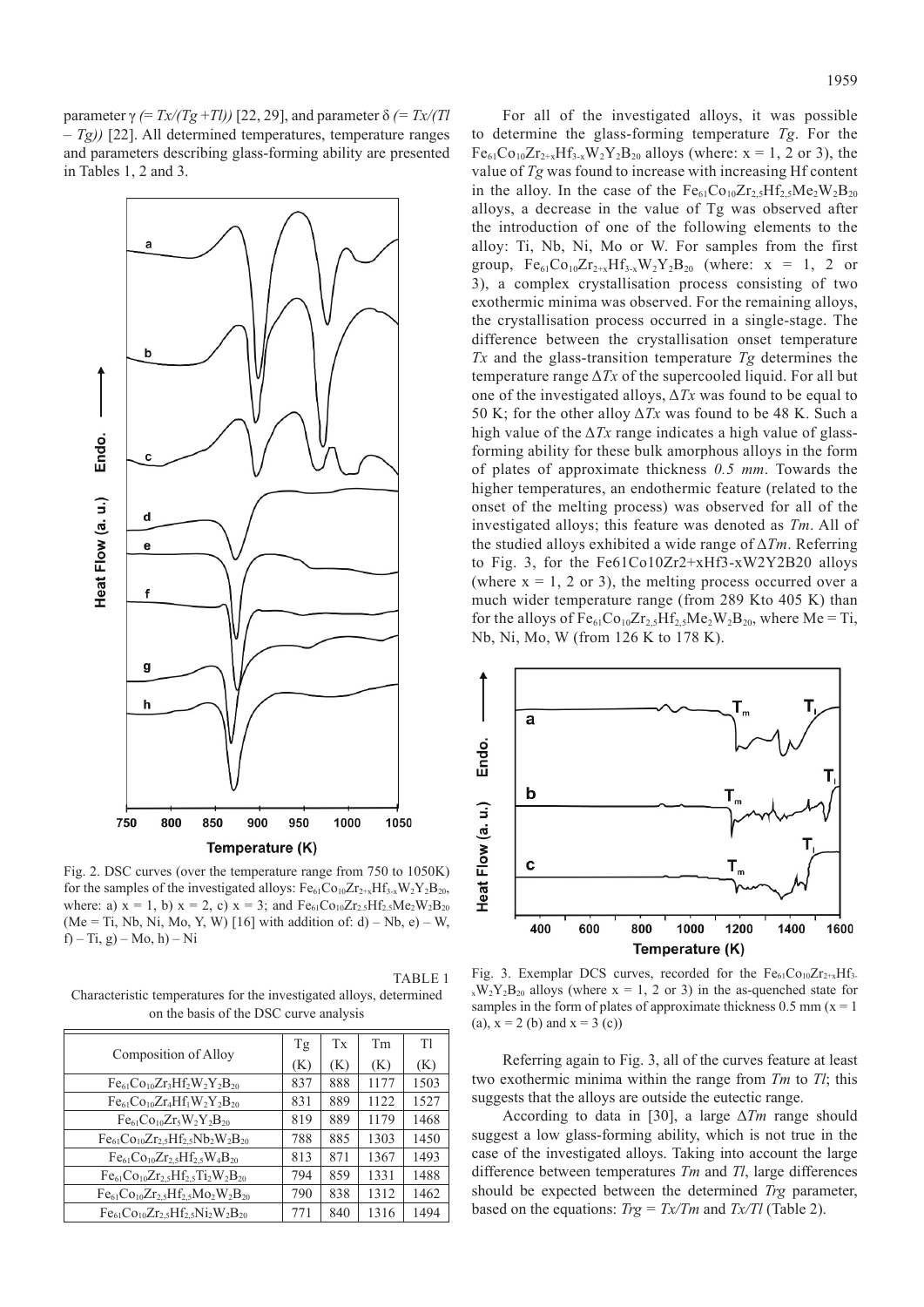In Table 3, the three parameters determining glassforming ability according to [31-33]: γ*m*, γ and δ, have been gathered together with the value of supercooled liquid range, *Δ*Tx.

Each of these parameters has a value indicating good glass- forming ability for the investigated bulk alloys.

# **4. Discussion and conclusions**

In all of the investigated alloys, the glass-transition temperature *Tg* and the range of the supercooled liquid Δ*Tx* temperature, were located below the crystallisation temperature of the alloys; this means that the investigated alloys are exhibiting very good thermal stability before the crystallisation process. It is well known that the bulk amorphous alloys are multicomponent alloys, consisting of a minimum of three elements. An increase in the number of components should improve their glass-forming ability, as a result of an increase in the number of possible different atomic configurations. In addition, the main elements should feature atomic radii that differ by at least 12% and be characterised by negative mixing heat [34]. The purpose of all the aforementioned criteria is to hinder long-distance atomic diffusion during the solidification process of the alloy; this, in turn, prevents the creation of long-range atomic interactions. In the  $Fe_{61}Co_{10}Zr_{2+x}Hf_{3-x}W_2Y_2B_{20}$  alloys, the lengths of the atom radii for *Hf* and *Zr* are the same (*0.155nm*); therefore responsibility for the change in width of the supercooled liquid range lies with the change in content of these elements in the alloy. It can be stated that, within

the investigated change in content of *Hf* and *Zr* in the alloys, a decrease in the width of the supercooled liquid range was observed with increasing Hf content. For the rest of the investigated alloys, no correlation was found in relation to the width of the supercooled liquid range *ΔTx*. In general, a broad supercooled liquid range should be connected with good glass-forming ability, [35], and should be in agreement with the determined  $T_{rg}$  parameter. The latter is used to specify glass- forming ability. It should be mentioned that the analysed alloys possess relatively broad  $\Delta T_m$  ranges, which could suggest that the alloys are outside their eutectic ranges. The *Tg* parameter is not strongly dependent on minor changes in the alloy composition, whereas the *Tl* parameter is highly influenced by this. It is well known that good glassforming ability is observed for alloys that are close to their eutectic range. According to Turnbull, the major criterion for determining *Trg* is that the value of *Trg* should be equal to 0.66 for the ratio *Tg/T*l. According to other authors, [36], a better way of determining the value of the *Trg* parameter is to use the Tg/Tm ratio. Unfortunately, as has been shown in [37, 38], a glass transition temperature *Trg* that has been calculated in this way doesn't reveal any differences between each of the bulk amorphous alloys. In the case of *Trg=(Tg/Tl)* there is a good correlation with the glassforming ability for the bulk amorphous alloys. According to Turnbull's assumptions, neither of the investigated alloys fulfils the dependency  $Trg \geq 2/3$ . From the DSC measurements for the exemplar FeCoB-based alloys, the relation  $Trg = Tg/Tm \geq 2/3$  is fulfilled for the samples, where the softening process (from temperature *Tm* to temperature *Tl*) occurs in stages over a wide temperature range - which

TABLE<sub>2</sub>

TABLE<sub>3</sub>

| $\overline{\phantom{0}}$<br>$\cdots$              |                                              |                  |             |             |  |  |  |  |
|---------------------------------------------------|----------------------------------------------|------------------|-------------|-------------|--|--|--|--|
| Alloy composition                                 | $T_{\text{rg1}} = T_{\text{g}}/T_{\text{m}}$ | $=T_e/T_1$<br>T. | $\Delta Tm$ | $\Delta Tl$ |  |  |  |  |
|                                                   |                                              |                  | (K)         | (K)         |  |  |  |  |
| $Fe61Co10Zr3Hf2W2Y2B20$                           | 0.71                                         | 0.56             | 325         | 615         |  |  |  |  |
| $Fe_{61}Co_{10}Zr_4Hf_1W_2Y_2B_{20}$              | 0.74                                         | 0.54             | 405         | 637         |  |  |  |  |
| $Fe_{61}Co_{10}Zr_5W_2Y_2B_{20}$                  | 0.69                                         | 0.56             | 289         | 578         |  |  |  |  |
| $Fe_{61}Co_{10}Zr_{2.5}Hf_{2.5}Nb_2W_2B_{20}$     | 0.60                                         | 0.54             | 147         | 565         |  |  |  |  |
| $Fe61Co10Zr2.5Hf2.5W4B20$                         | 0.59                                         | 0.54             | 126         | 680         |  |  |  |  |
| $Fe_{61}Co_{10}Zr_{2,5}Hf_{2,5}Ti_2W_2B_{20}$     | 0.59                                         | 0.53             | 157         | 694         |  |  |  |  |
| $Fe_{61}Co_{10}Zr_{2,5}Hf_{2,5}Mo_{2}W_{2}B_{20}$ | 0.60                                         | 0.54             | 150         | 624         |  |  |  |  |
| $Fe_{61}Co_{10}Zr_2$ , $Hf_2$ , $Ni_2W2B_{20}$    | 0.58                                         | 0.52             | 178         | 654         |  |  |  |  |

Parameters *Trg1* and *Trg2* and the temperature ranges: Δ*Tm* and Δ*Tl*

Parameters determining glass-forming ability: γ*m*, γ and δ and value of supercooled liquid range, *Δ*Tx

| Alloy composition                                 | $\Delta T_{r}$<br>(K) | $\gamma_m$ | $\gamma$ |      |
|---------------------------------------------------|-----------------------|------------|----------|------|
| $Fe_{61}Co_{10}Zr_3Hf_2W_2Y_2B_{20}$              | 51                    | 0.62       | 0.38     | 1.33 |
| $Fe61Co10Zr4Hf1W2Y2B20$                           | 58                    | 0.62       | 0.38     | 1.28 |
| $Fe_{61}Co_{10}Zr_5W_2Y_2B_{20}$                  | 70                    | 0.65       | 0.39     | 1.37 |
| $Fe_{61}Co_{10}Zr_{2,5}Hf_{2,5}Nb_2W_2B_{20}$     | 97                    | 0.67       | 0.39     | 1.33 |
| $Fe_{61}Co_{10}Zr_{2,5}Hf_{2,5}W_{4}B_{20}$       | 58                    | 0.62       | 0.35     | 1.31 |
| $Fe_{61}Co_{10}Zr_{2,5}Hf_{2,5}Ti_2W_2B_{20}$     | 65                    | 0.62       | 0.37     | 1.24 |
| $Fe_{61}Co_{10}Zr_{2,5}Hf_{2,5}Mo_{2}W_{2}B_{20}$ | 48                    | 0.60       | 0.37     | 1.24 |
| $Fe_{61}Co_{10}Zr_{2.5}Hf_{2.5}Ni_2W_2B_{20}$     | 69                    | 0.60       | 0.37     | 1.16 |